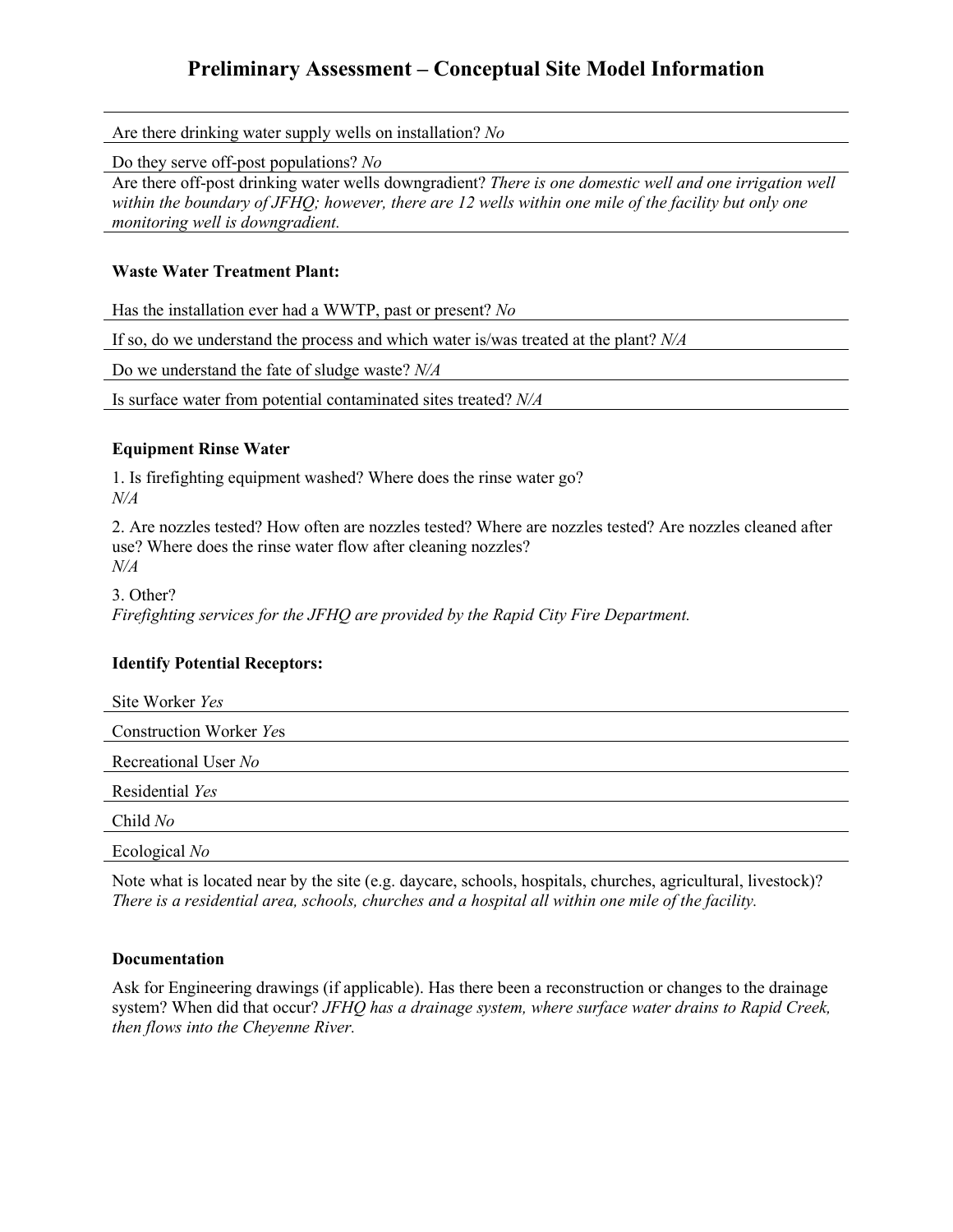PFAS Preliminary Assessment Report Joint Forces Headquarters Rapid City, SD

> **Appendix C Photographic Log**